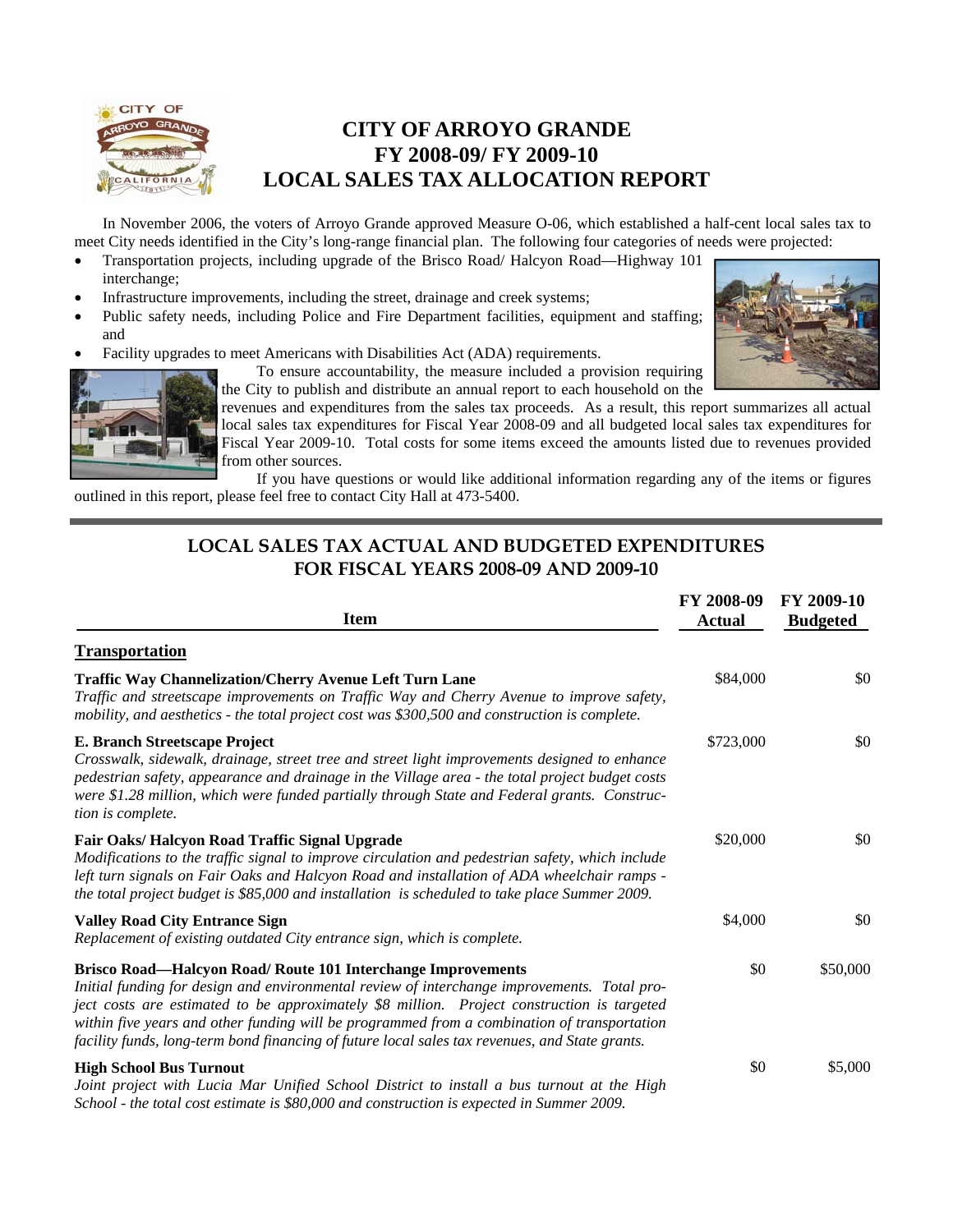### **LOCAL SALES TAX ACTUAL AND BUDGETED EXPENDITURES FOR FISCAL YEARS 2008-09 AND 2009-10 (CONTINUED)**

| <b>Item</b>                                                                                                                                                                                                                                                                                                              | FY 2008-09<br><b>Actual</b> | FY 2009-10<br><b>Budgeted</b> |
|--------------------------------------------------------------------------------------------------------------------------------------------------------------------------------------------------------------------------------------------------------------------------------------------------------------------------|-----------------------------|-------------------------------|
| <b>Infrastructure</b>                                                                                                                                                                                                                                                                                                    |                             |                               |
| <b>W. Branch Street Resurfacing</b><br>Resurfacing of W. Branch Street from E. Grand Avenue to Oak Park Boulevard– the total pro-<br>ject budget is \$1,131,015 and construction is scheduled in Fall 2009.                                                                                                              | \$515,115                   | \$0                           |
| <b>Creek Preservation Projects</b><br>Design of creek headcut and confluence restoration and sedimentation reduction projects -<br>grant funding is being pursued for construction.                                                                                                                                      | \$75,000                    | \$10,000                      |
| <b>El Camino Real Resurfacing</b><br>Resurfacing and streetscape improvements on El Camino Real from E. Grand Avenue to Oak<br>Park Boulevard. – the total project budget is \$1.5 million and construction is projected in<br>Spring 2010.                                                                              | \$115,585                   | \$377,400                     |
| <b>Pavement Management Program</b><br>The City's annual slurry seal street maintenance and improvement program - the total project<br>budget is \$350,000 and construction is projected in Fall 2010.                                                                                                                    | \$132,900                   | \$250,000                     |
| <b>Concrete Replacement Program</b><br>Materials for ongoing sidewalk, curbs and gutter repairs made by in-house staff.                                                                                                                                                                                                  | \$16,000                    | \$25,000                      |
| <b>Street Maintenance</b><br>Funding for ongoing street maintenance and repairs conducted by in-house staff.                                                                                                                                                                                                             | \$50,000                    | \$225,300                     |
| <b>Sidewalk Projects</b><br>Construction of sidewalks on Crown Hill, Elm Street and Montego Street/Hillcrest Drive inter-<br>section to enhance school pedestrian safety - total project budget is \$464,000, which is largely<br>funded through a Federal grant, and construction is scheduled in Summer and Fall 2009. | \$51,720                    | \$34,400                      |
| <b>Retention Basin Maintenance</b><br>Ongoing maintenance of drainage retention basins conducted by in-house staff.                                                                                                                                                                                                      | \$20,000                    | \$20,400                      |
| <b>Creek Ivy Removal</b><br>Removal of non-native vegetation along the Arroyo Grande Creek bank adjacent to Olohan<br>Alley - initial work is complete, but annual maintenance is required for four years in order to<br>remove unwanted regrowth of ivy.                                                                | \$8,000                     | \$8,000                       |
| <b>City Hall Parking Lot Bioswale</b><br>Construction of a bioswale in the City Hall parking lot to filter and improve drainage in order<br>to reduce sedimentation and pollutants entering Arroyo Grande Creek - the project budget is<br>\$66,000 and construction is scheduled in Summer 2009.                        | \$56,000                    | \$10,000                      |
| <b>Capital Project Planning Studies</b><br>Funding utilized for planning and engineering studies and administration associated with new<br>capital projects when infrastructure deficiencies are identified.                                                                                                             | \$65,000                    | \$7,500                       |
| <b>ADA Ramps</b><br>Construction of ADA ramps, which in FY 2007-08 included the intersections of Mason Street<br>and Nelson Street and Nelson Street and Short Street - the total project cost was \$33,000 and<br>construction is complete.                                                                             | \$20,000                    | \$20,000                      |
| <b>Newsom Springs Drainage Project</b><br>Improvements in the area of Branch Mill Road and E. Cherry Avenue to correct drainage defi-<br>ciencies. Construction will be funded primarily by private development.                                                                                                         | \$0                         | \$56,000                      |
| <b>Orchard Street Neighborhood Resurfacing</b><br>Resurfacing of Orchard Street and adjacent streets—the total project budget is \$400,000. The<br>remainder of project funding will be budgeted in FY 2010-11.                                                                                                          | \$0                         | \$100,000                     |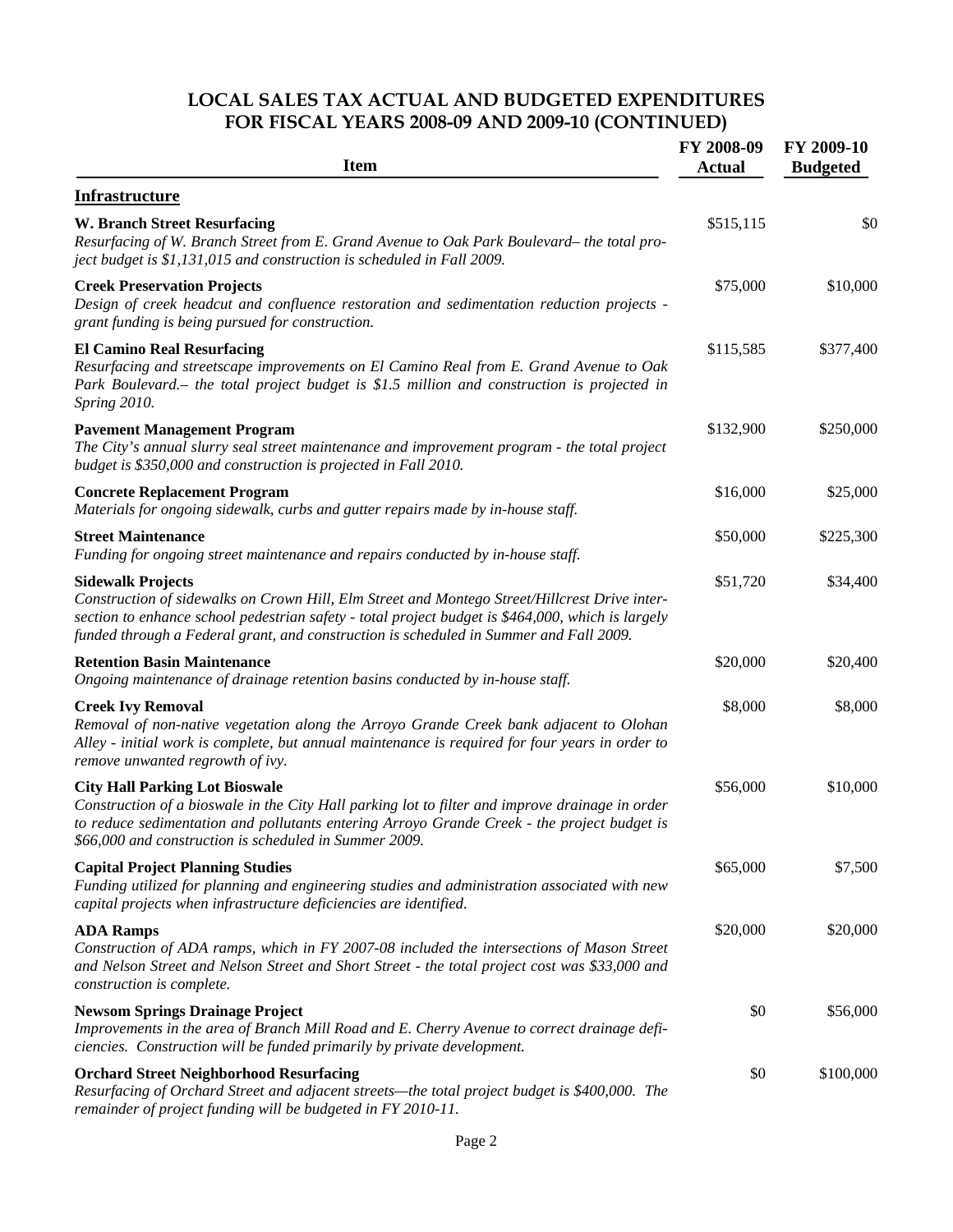### **LOCAL SALES TAX ACTUAL AND BUDGETED EXPENDITURES FOR FISCAL YEARS 2008-09 AND 2009-10 (CONTINUED)**

| <b>Item</b>                                                                                                                                                                                                                                                                                                                                                                                                                                                                                                                  | FY 2008-09<br><b>Actual</b>             | FY 2009-10<br><b>Budgeted</b>         |
|------------------------------------------------------------------------------------------------------------------------------------------------------------------------------------------------------------------------------------------------------------------------------------------------------------------------------------------------------------------------------------------------------------------------------------------------------------------------------------------------------------------------------|-----------------------------------------|---------------------------------------|
| <b>Public Safety</b>                                                                                                                                                                                                                                                                                                                                                                                                                                                                                                         |                                         |                                       |
| <b>Fire Station Improvements</b><br>Completion of remodel items not included in the original Fire Station expansion project                                                                                                                                                                                                                                                                                                                                                                                                  | \$14,500                                | \$0                                   |
| <b>Police Station Expansion</b><br>Feasibility study and needs assessment on Police Station expansion necessary to meet existing<br>space needs - the total cost is estimated to be approximately \$6 million and construction is<br>projected to begin in Fall 2010. Remaining costs are proposed to be funded from long-term<br>financing of future local sales tax revenues and Redevelopment tax increment funding.                                                                                                      | \$30,000                                | \$0                                   |
| <b>Police Sergeant Position</b><br>Upgrade of a Senior Officer position to Sergeant in order to provide administrative support<br>and to coordinate traffic enforcement and disaster preparedness planning activities.                                                                                                                                                                                                                                                                                                       | \$15,000                                | \$0                                   |
| <b>Fire Battalion Chief Position</b><br>Upgrade of a Captain position shared with the City of Grover Beach and Oceano to Battalion<br>Chief to perform administration and training officer responsibilities - remainder of costs are<br>funded by the other jurisdictions.                                                                                                                                                                                                                                                   | \$83,000                                | \$84,200                              |
| <b>Emergency Operations Center</b><br>Equipment, supplies and staffing assistance necessary to prepare the City's Emergency Opera-<br>tions Center (EOC) for disaster response operations.                                                                                                                                                                                                                                                                                                                                   | \$20,000                                | \$5,000                               |
| <b>Fire Ladder Truck Purchase</b><br>Matching funds for grant request or lease payment towards potential purchase of a new Fire<br>ladder truck.                                                                                                                                                                                                                                                                                                                                                                             | \$0                                     | \$50,000                              |
| <b>City Facilities</b>                                                                                                                                                                                                                                                                                                                                                                                                                                                                                                       |                                         |                                       |
| <b>City Hall Complex Upgrade</b><br>Renovation of City Hall and acquisition of the 111 S. Mason Street building to address space<br>needs, structural deficiencies and compliance with Federal ADA regulations - the total cost is<br>estimated to be approximately \$2 million and construction is projected in Fall 2009. The<br>property is proposed to be partially acquired through a property trade and the remainder of<br>funding is proposed through long-term financing of Local Sales Tax, Water and Sewer funds. | \$122,000                               | \$410,000                             |
| <b>Corporation Yard Repairs</b><br>Repair and upgrade of Corporation Yard facilities, including painting, roof improvements,<br>building exterior and parking areas - the total project budget is \$100,000 and remainder of<br>costs will be paid for from the Water and Sewer Funds.                                                                                                                                                                                                                                       | \$22,000                                | \$5,000                               |
| <b>Elm Street Community Center Roof Replacement</b><br>Replacement of roof at the Elm Street Community Center - total project budget is \$25,000 and<br>the remainder of costs will be funded from the Community Center Facility Fund.                                                                                                                                                                                                                                                                                       | \$0                                     | \$10,000                              |
| <b>Miscellaneous</b>                                                                                                                                                                                                                                                                                                                                                                                                                                                                                                         |                                         |                                       |
| <b>Mailing of Annual Report</b><br>Funds budgeted for preparation and mailing of this annual report.                                                                                                                                                                                                                                                                                                                                                                                                                         | \$3,000                                 | \$3,000                               |
| <b>Total</b>                                                                                                                                                                                                                                                                                                                                                                                                                                                                                                                 | \$2,265,820                             | \$1,766,200                           |
| <b>Beginning Fund Balance</b><br><b>Projected Revenues</b><br><b>Projected Ending Fund Balance</b>                                                                                                                                                                                                                                                                                                                                                                                                                           | \$1,024,586<br>\$1,678,000<br>\$436,766 | \$436,766<br>\$1,590,000<br>\$260,566 |